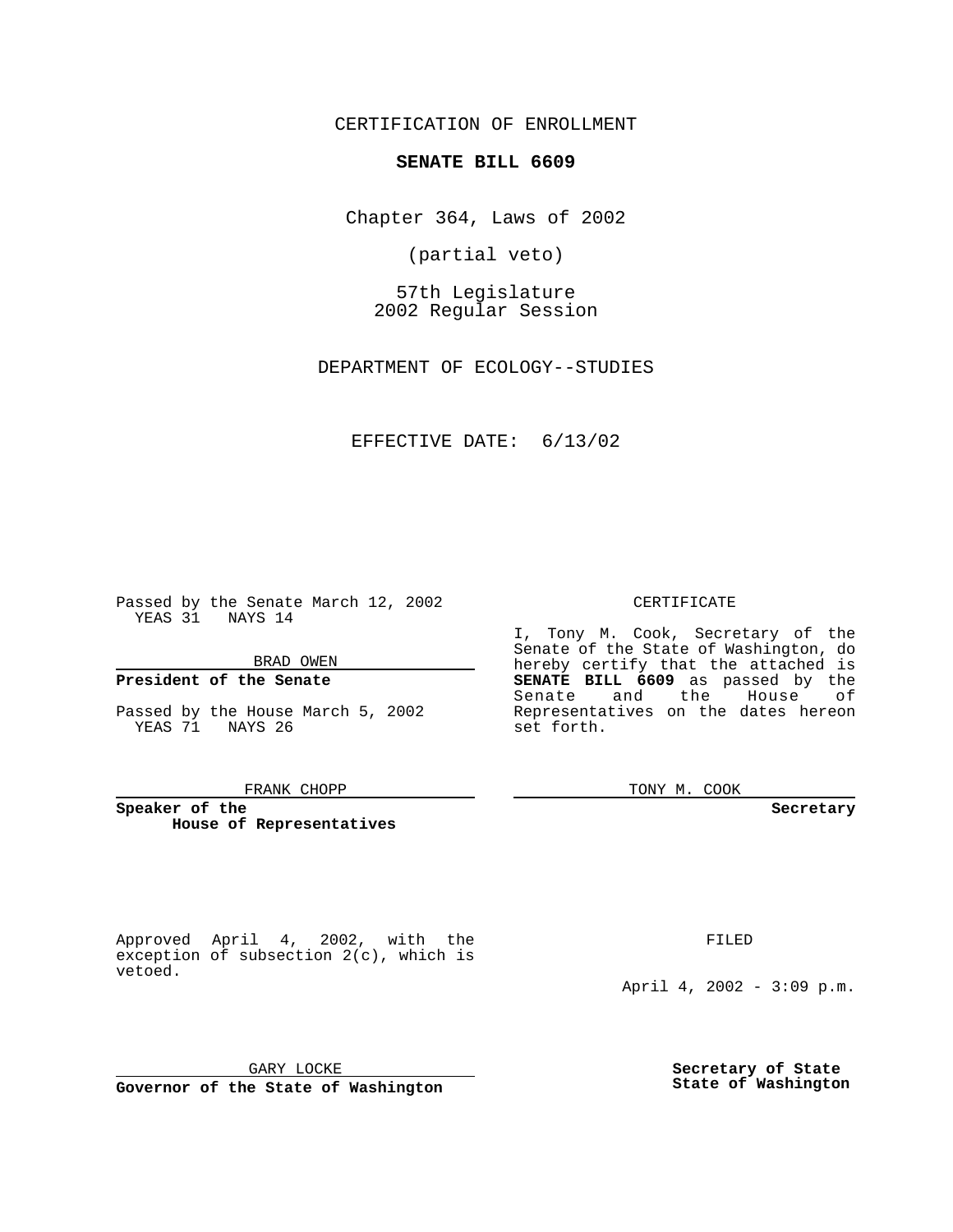# **SENATE BILL 6609** \_\_\_\_\_\_\_\_\_\_\_\_\_\_\_\_\_\_\_\_\_\_\_\_\_\_\_\_\_\_\_\_\_\_\_\_\_\_\_\_\_\_\_\_\_\_\_

\_\_\_\_\_\_\_\_\_\_\_\_\_\_\_\_\_\_\_\_\_\_\_\_\_\_\_\_\_\_\_\_\_\_\_\_\_\_\_\_\_\_\_\_\_\_\_

## AS AMENDED BY THE HOUSE

Passed Legislature - 2002 Regular Session

#### **State of Washington 57th Legislature 2002 Regular Session**

**By** Senators Snyder, Deccio, T. Sheldon, Morton, Rasmussen, Honeyford, Hale and Hargrove

Read first time 01/23/2002. Referred to Committee on State & Local Government.

1 AN ACT Relating to studies conducted by the department of ecology; 2 and amending RCW 43.21A.130.

3 BE IT ENACTED BY THE LEGISLATURE OF THE STATE OF WASHINGTON:

4 \***Sec. 1.** RCW 43.21A.130 and 1987 c 505 s 28 are each amended to 5 read as follows:

 (1) In addition to any other powers granted the director, the director may undertake studies dealing with all aspects of 8 environmental problems involving land, water, or air((: PROVIDED, 9 That)); however, in the absence of specific legislative authority, such studies shall be limited to investigations of particular problems, and shall not be implemented by positive action.

 (2)(a) Any studies conducted by the department to establish the total maximum daily load of a water body under chapter 90.48 RCW must involve meaningful participation and opportunities to comment by the local watershed planning group established in chapter 90.82 RCW, the local governments whose jurisdictions are within the affected 17 watershed, and any affected or concerned citizen who notifies the department of his or her interest in participating. Technical or procedural disputes or disagreements that arise during the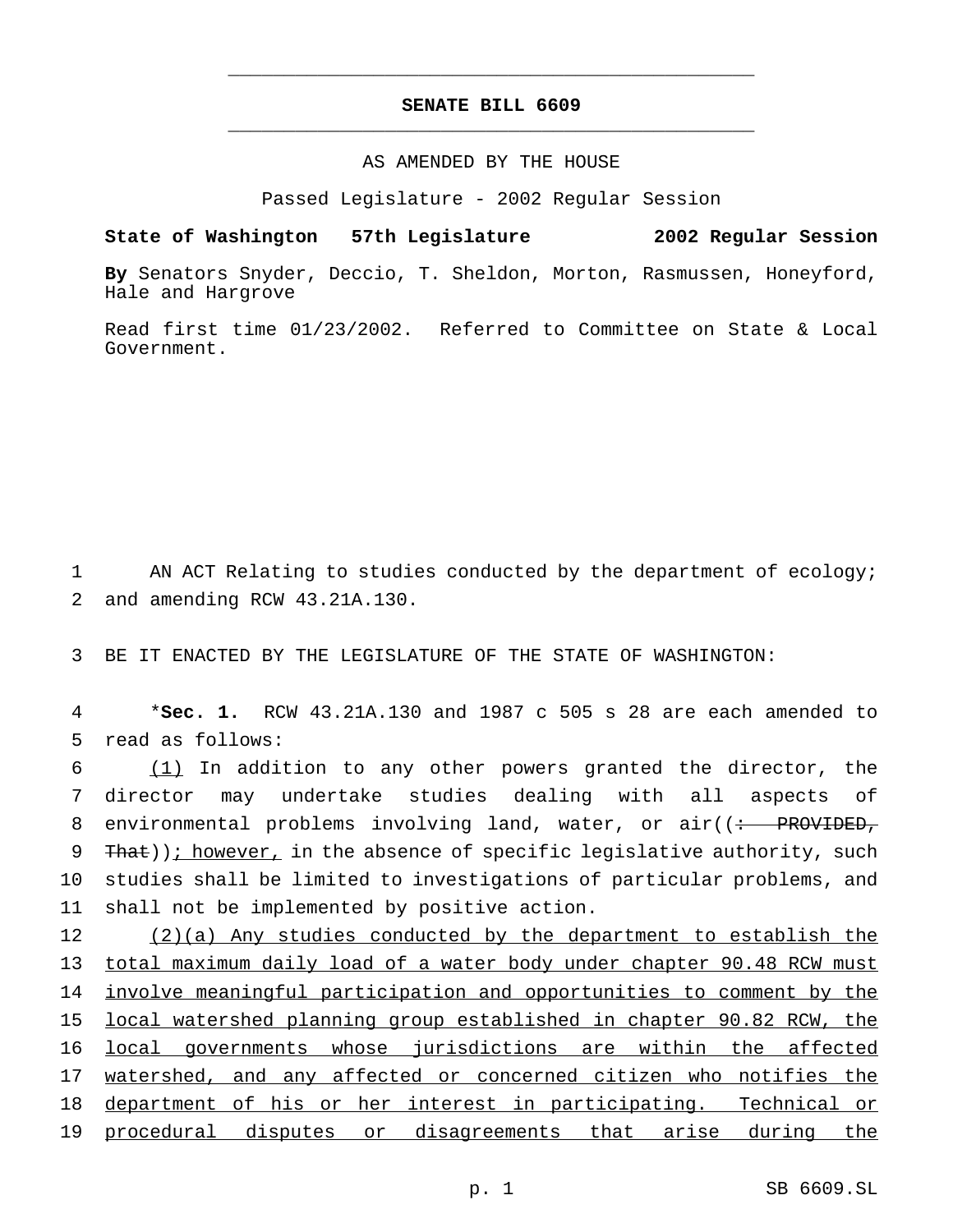participation and comment process may be presented to the director for review. The director shall conduct a review of the disputed items and issue written findings and conclusions to all interested participants. (b) If a study conducted on the total maximum daily load of a water body may affect a new or renewed national pollution discharge elimination permit under chapter 90.48 RCW, the department must disclose prior to the finalization of the study the precision and accuracy of data collected, computer models developed, and assumptions 9 used.

10 (c) Any party that participated in a study under this subsection 11 (2) and disagrees with the director's written findings under (a) of 12 this subsection may request an administrative hearing presided over by 13 an administrative law judge. The hearing shall be conducted in 14 accordance with chapter 34.05 RCW. If the administrative law judge 15 finds that the department's conclusions were based on erroneous 16 information or data, the administrative law judge may order that the 17 study be disregarded. The administrative law judge may also order the 18 department to reimburse the party or parties requesting the hearing for 19 any costs associated with hiring professional outside assistance that 20 was reasonably necessary to prove that party's position at the hearing. 21 These costs include attorney and consultant fees. The administrative 22 law judge's determination or order shall be final and not subject to 23 further appeal.

24 **\*Sec. 1 was partially vetoed. See message at end of chapter.**

Passed the Senate March 12, 2002. Passed the House March 5, 2002. Approved by the Governor April 4, 2002, with the exception of certain items that were vetoed. Filed in Office of Secretary of State April 4, 2002.

1 Note: Governor's explanation of partial veto is as follows:

2 "I am returning herewith, without my approval as to subsection 3 2(c), Senate Bill No. 6609 entitled:

4 "AN ACT Relating to studies conducted by the department of 5 ecology;"

 Senate Bill No. 6609 provides for public participation and comment on studies conducted by the Department of Ecology (DOE) in the implementation of chapter 90.48 RCW. It also provides for review of disputes by the DOE director, and requires disclosure of the underpinnings of studies and the data used in them, prior to finalization of the studies.

12 Subsection 2(c) of this bill would have set an undesirable 13 precedent by barring appeal of administrative law judges' decisions,